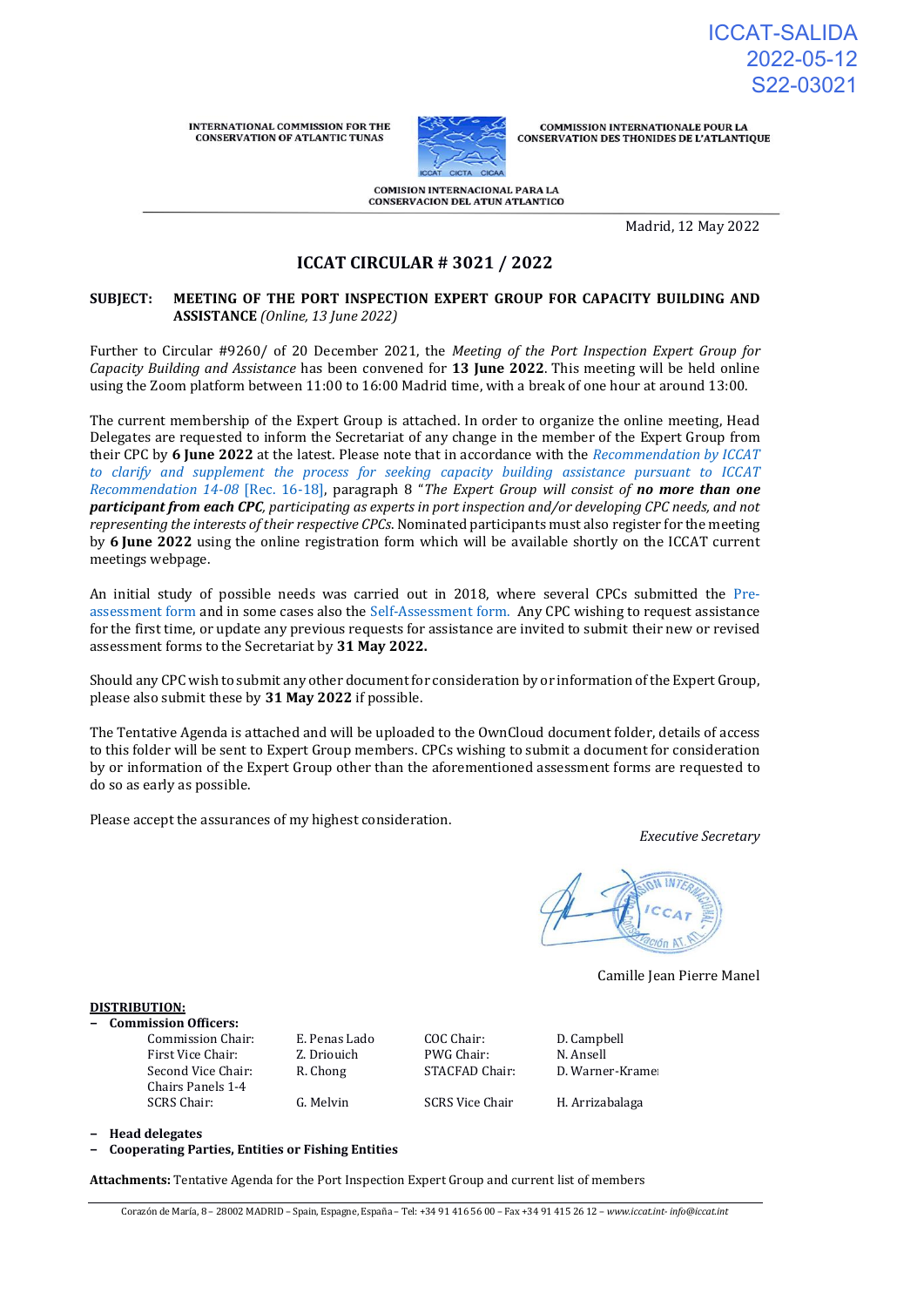INTERNATIONAL COMMISSION FOR THE CONSERVATION OF ATLANTIC TUNAS



COMMISSION INTERNATIONALE POUR LA<br>CONSERVATION DES THONIDES DE L'ATLANTIQUE

**COMISION INTERNACIONAL PARA LA<br>CONSERVACION DEL ATUN ATLANTICO** 

## **MEETING OF THE PORT INSPECTION EXPERT GROUP FOR CAPACITY BUILDING AND ASSISTANCE** *Online, 13 June 2022*

## **TENTATIVE AGENDA**

- 1. Opening of the meeting
- 2. Adoption of the agenda and meeting arrangements
- 3. Review of progress since previous meeting
- 4. Consideration of opportunities and partners to deliver training utilizing the new manual, including under ABNJ funding
- 5. Determination of next steps in the assessment of needs and review of training requests
- 6. Other matters
- 7. Adoption of report and adjournment